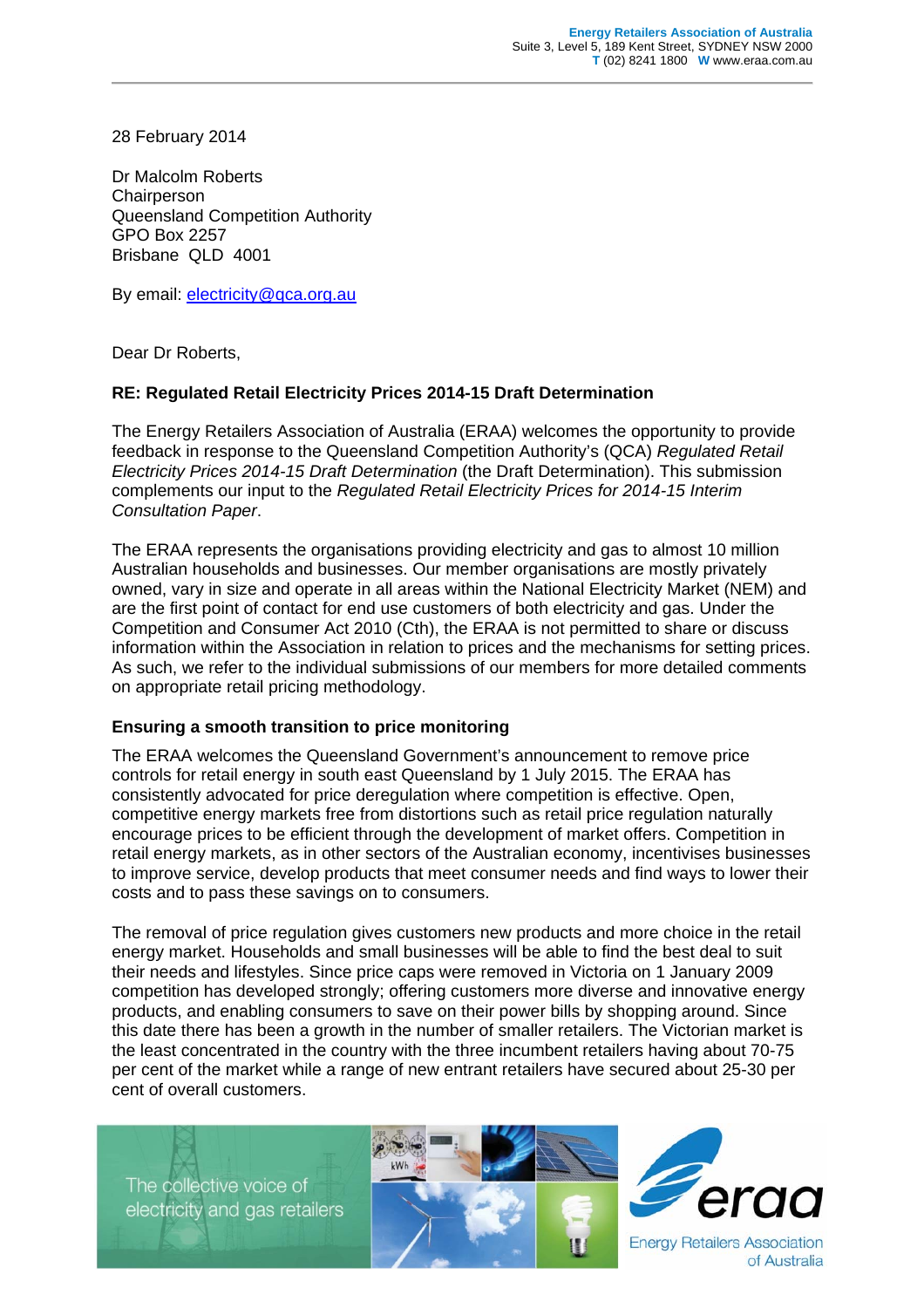On 1 February 2013 South Australia deregulated retail energy prices. Since that time South Australians have also enjoyed the benefits of energy market reform. The competitive market has delivered stable retail prices and provided customers with a range of offers. The ERAA recently commissioned Deloitte to undertake an assessment of this reform, **South Australian Energy Market Reform – one year on**. This report is included as **Attachment A** to this submission.

The ERAA believes competition in south east Queensland is effective. As outlined in the Draft Determination, there is a growing share of Tier 2 retailers, and an increased number of customers on market contracts. Removing price regulation will provide increased incentives for retailers to enter and expand activities in the market. With the planned introduction of the National Energy Customer Framework (NECF) in Queensland, customers should have additional confidence that they can switch away from regulated retail contracts and secure a better deal.

The 2014-15 pricing determination will play a key role in ensuring that Queenslanders are best prepared to benefit from this transition. The final determination needs to promote a strong competitive market, where retailers are encouraged to actively compete to provide customers with the best deals. This approach will also be important to ensure the Queensland Government achieves their goal of providing rural and regional Queenslanders with a more competitive market. To facilitate a transition to price monitoring outside of south east Queensland, the ERAA supports the removal of the Uniform Tariff Policy. Given the Queensland Government's commitment to this policy, the ERAA reiterates its previous recommendation to administer these concessions through Ergon's distribution business.

# **Wholesale energy costs**

The ERAA continues to support the use of a Long Run Marginal Cost (LRMC) floor for calculating wholesale energy costs. Any approach which seeks to set regulated prices close to or at current market costs creates an investment risk for retailers, leading to adverse outcomes for customers as the competitiveness of the market decreases. Should the QCA continue to use a market-based (hedging) approach, the ERAA continues to advocate for a methodology that takes account of different approaches to procuring wholesale electricity including recognition of the longer term costs of generating electricity.

Estimating future wholesale costs is inherently uncertain. Retailers face this uncertainty on a day-to-day basis and use a wide range of options to manage these risks, including purchasing different types of hedging products, long-term Power Purchase Agreements (PPAs) and investing directly in generation themselves. Reliance on a single point estimate is also more likely to result in a wholesale cost allowance that turns out to be inadequate for retailers to cover the costs. It is thus a greater threat to effective retail competition, to which the QCA must also have regard.

These issues would be most effectively addressed by a methodology that takes account of different approaches to procuring wholesale electricity including recognition of the longer term costs of generating electricity. Such methodologies have been successfully used in NSW and South Australia, the latter state recently transitioning to deregulated prices with competition having thrived under a more appropriate regulated pricing methodology. However, the ERAA notes the QCA has decided to maintain a hedging-based approach to estimating wholesale costs. The ERAA will not be providing detailed commentary on this approach, referring to the arguments outlined in our submissions to recent determinations.

# **Carbon**

The impact of future carbon policy reform remains uncertain, with the date of a potential repeal and the associated effect on retail energy prices still unclear. The ERAA supports the QCA's proposed approach whereby the carbon inclusive and carbon exclusive wholesale